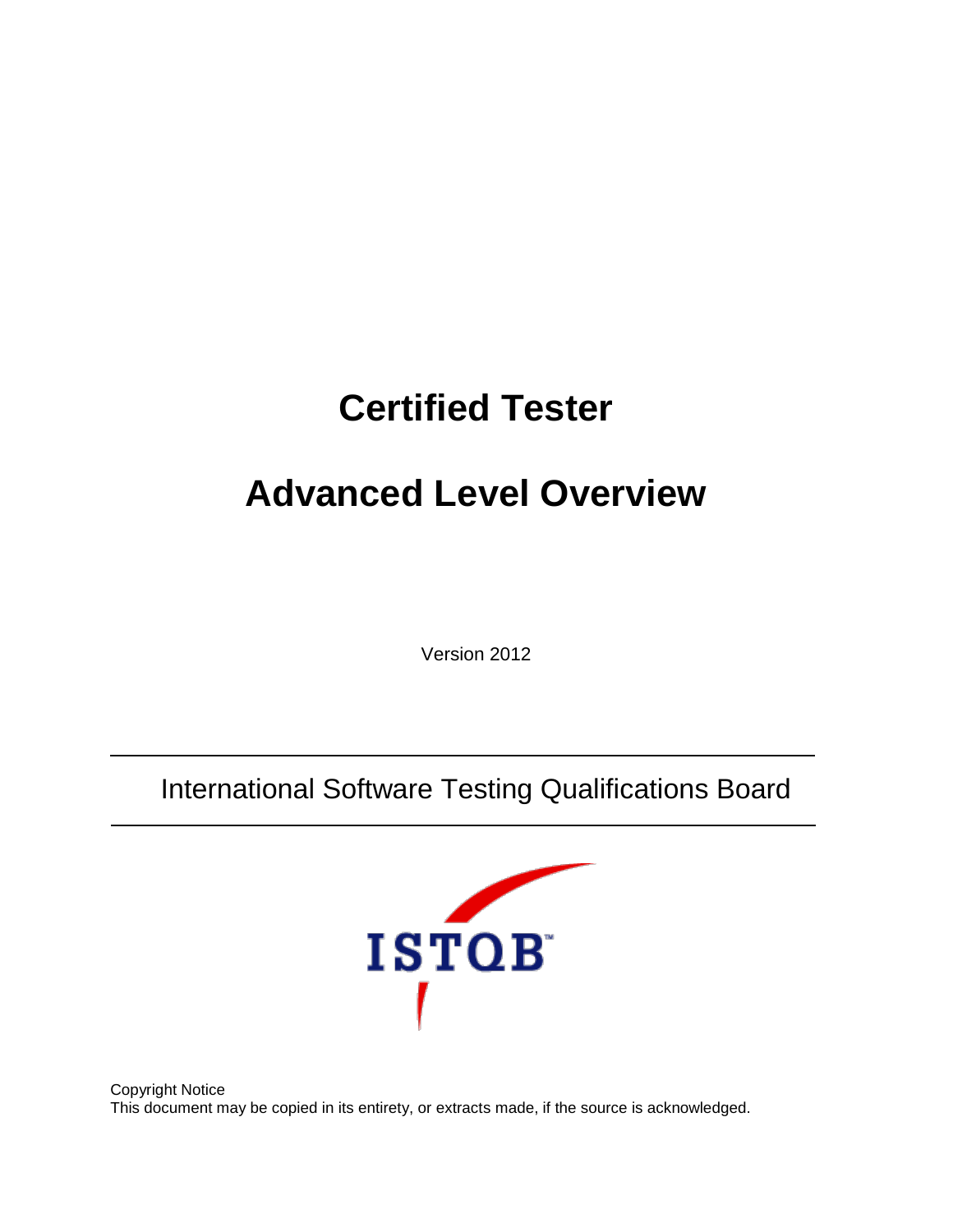

Copyright © International Software Testing Qualifications Board (hereinafter called ISTQB®).

Advanced Level Working Group: Mike Smith (Chair), Bernard Homès (Vice Chair), Syllabus Coordinators Graham Bath, Rex Black, Judy McKay 2012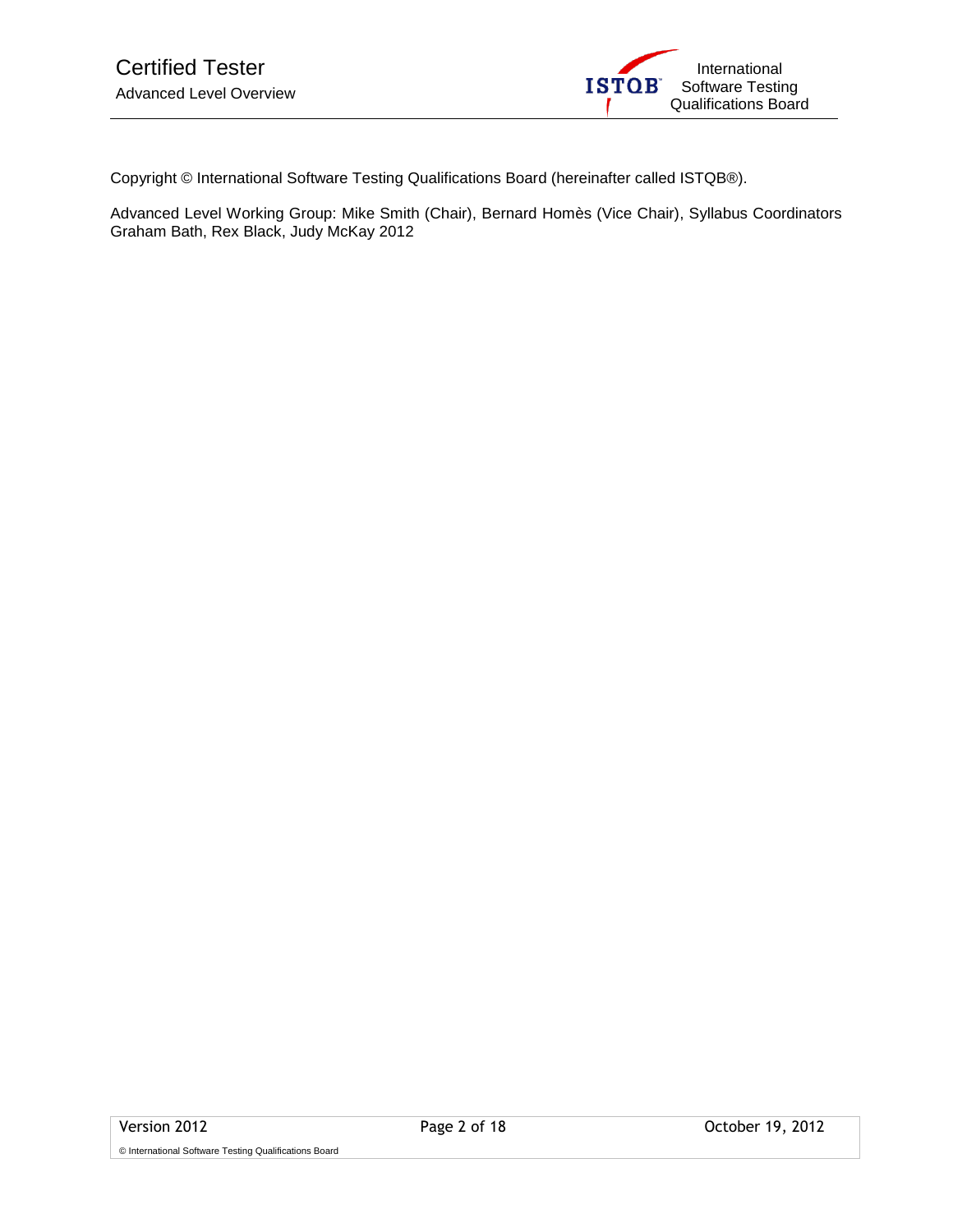## <span id="page-2-0"></span>**Revision History**

| <b>Version</b>       | Date                         | <b>Remarks</b>                                                              |
|----------------------|------------------------------|-----------------------------------------------------------------------------|
| 0.1                  | October 4 <sup>th</sup> 2011 | Initial version:                                                            |
| 0.2                  | October 5 <sup>th</sup> 2011 | TA edits from Judy McKay                                                    |
| 0.3                  | October 19th 2011            | WG review comments                                                          |
| 0.4                  | 14DEC2011                    | Incorporation of NB review comments                                         |
| 0.5                  | 16DEC 2011                   | Incorporation of review comments in San Francisco                           |
| Alpha                | 17FEB 2012                   | Updates for Alpha release                                                   |
| <b>Beta</b>          | 6 APR 2012                   | Incorporation of comments from NBs received on time from<br>Alpha release.  |
| <b>Beta</b>          | 8 June 2012                  | Beta release for NB review after copy edit                                  |
| Release<br>Candidate | 28JULY2012                   | Addition of explanation regarding standards and ISTQB<br>web site additions |
| GA                   | 19OCT2012                    | General availability release                                                |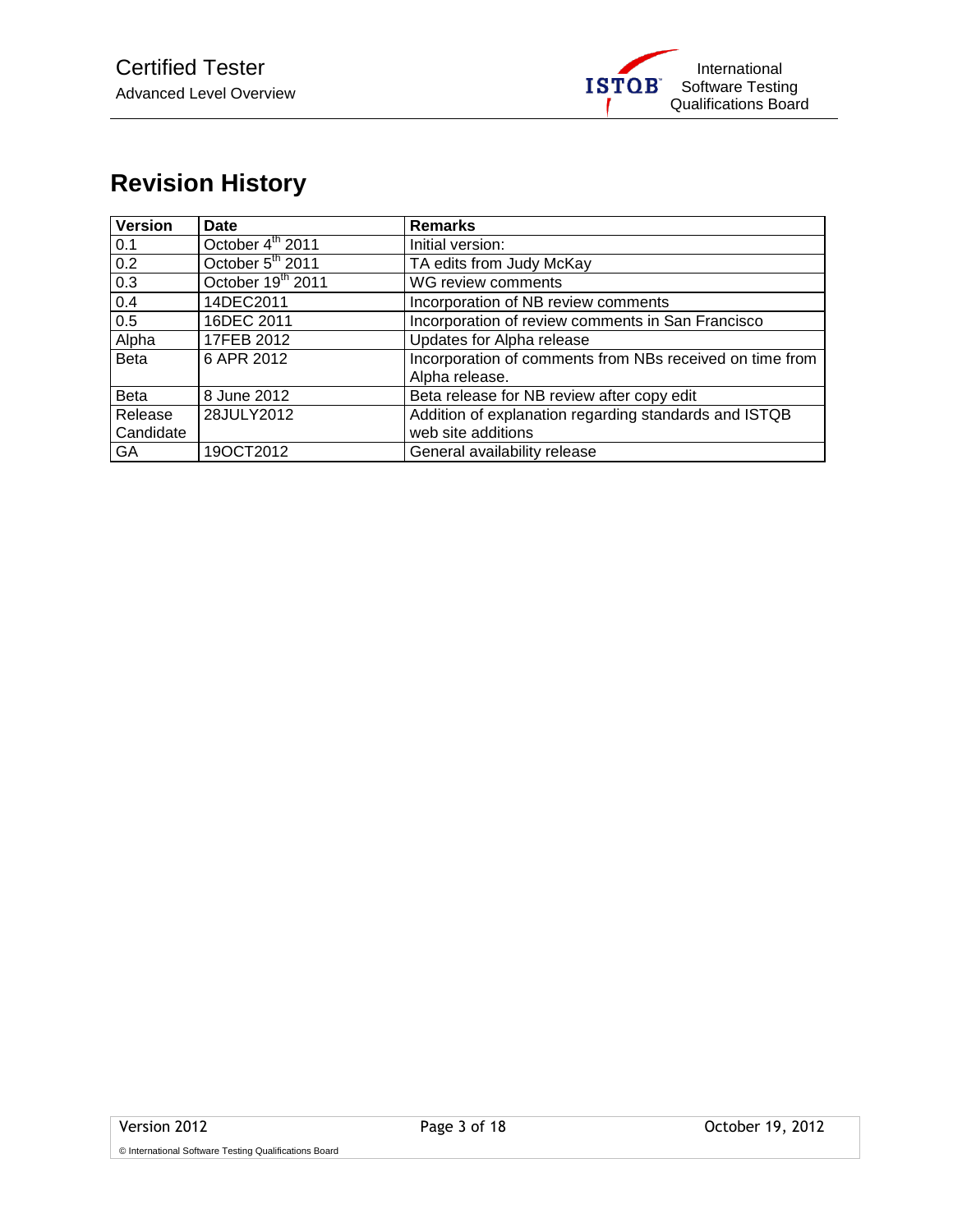

### <span id="page-3-0"></span>**Table of Contents**

| $1 \quad$ |  |
|-----------|--|
| 11        |  |
| 12        |  |
| 1.3       |  |
| 1.4       |  |
| 1.5       |  |
| 1.6       |  |
| 1.7       |  |
| 2.        |  |
|           |  |
|           |  |
|           |  |
|           |  |
|           |  |
|           |  |
|           |  |
|           |  |
|           |  |
| 3.        |  |
| 4.        |  |
| 5.        |  |
| 5.1       |  |
| 5.2       |  |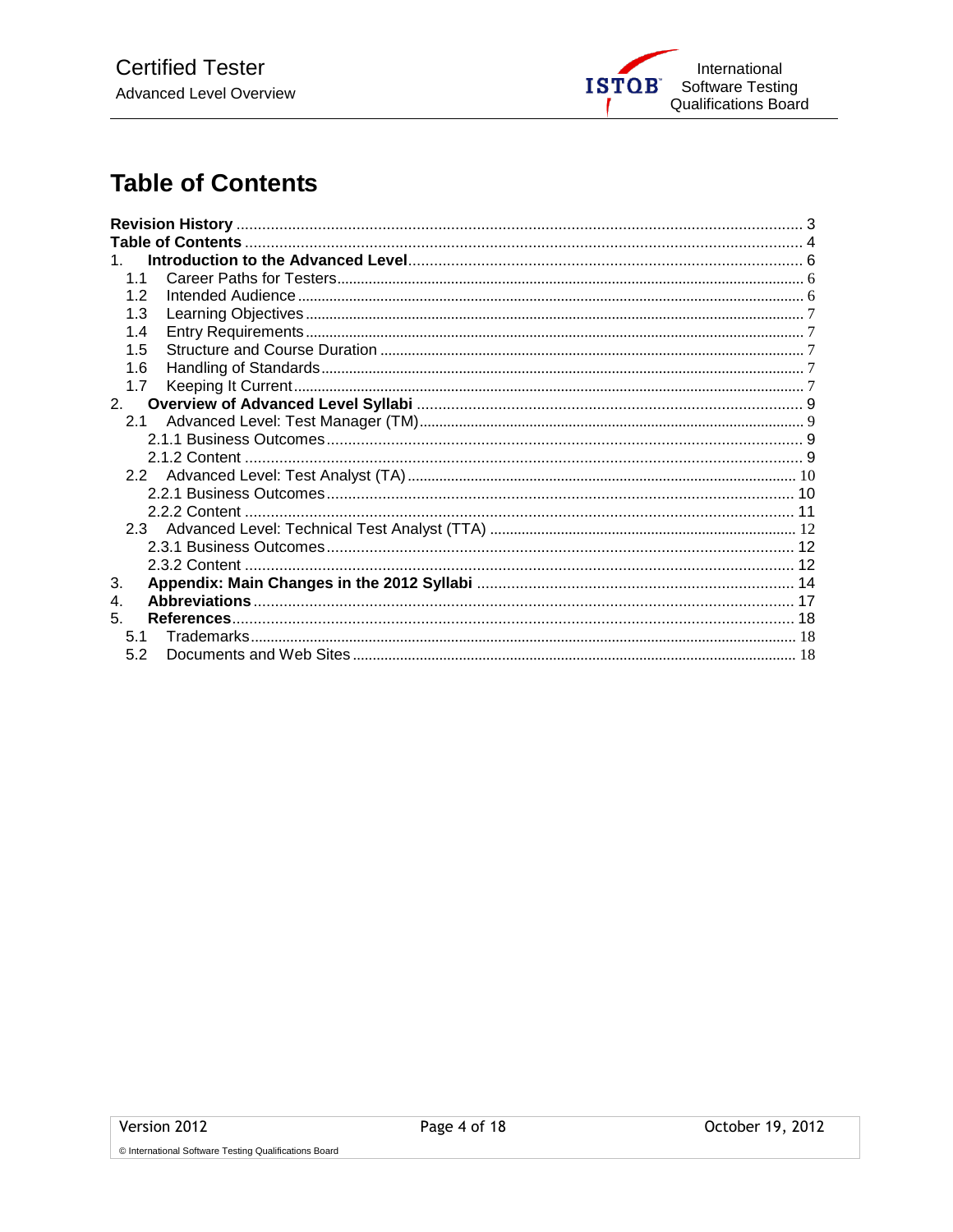

### Acknowledgements

This document was produced by a core team from the International Software Testing Qualifications Board Advanced Level Working Group - Graham Bath, Mike Smith, Rex Black, Judy McKay; 2010-2012.

The core team thanks the review team and all National Boards for their suggestions and input.

At the time the Advanced Level Syllabus was completed the Advanced Level Working Group had the following membership (alphabetical order):

Graham Bath, Rex Black, Maria Clara Choucair, Debra Friedenberg, Bernard Homès (Vice Chair), Paul Jorgensen, Judy McKay, Jamie Mitchell, Thomas Mueller, Klaus Olsen, Kenji Onishi, Meile Posthuma, Eric Riou du Cosquer, Jan Sabak, Hans Schaefer, Mike Smith (Chair), Geoff Thompson, Erik van Veenendaal, Tsuyoshi Yumoto.

The following persons participated in the reviewing, commenting and balloting of this document (alphabetical order):

Rex Black, Thomas Donner, Bernard Homès, Judy McKay, Rasluca Popescu, Jan Sabak, Mike Smith

This document was formally approved for release by the General Assembly of ISTQB® on October 19th, 2012.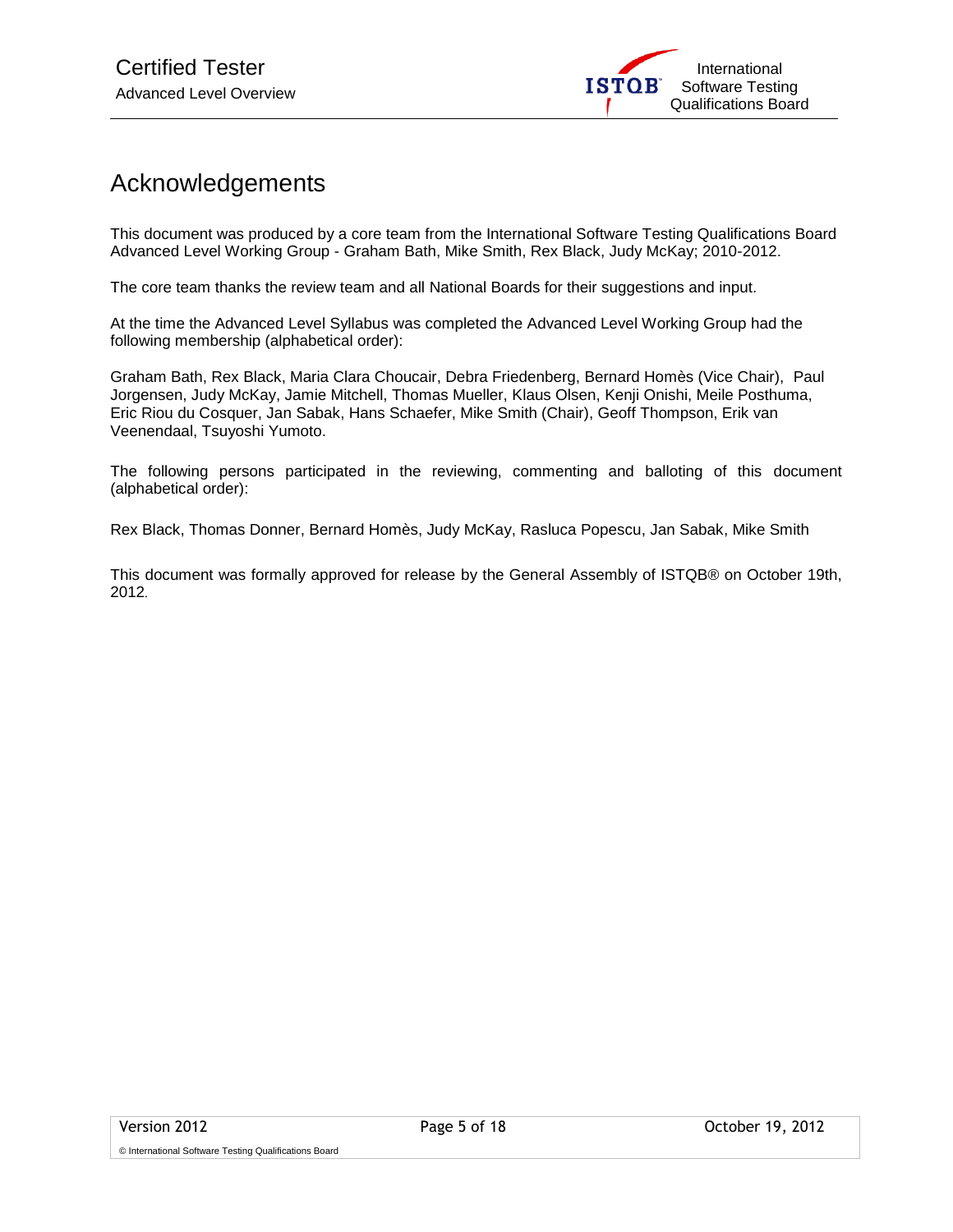

### <span id="page-5-0"></span>1. **Introduction to the Advanced Level**

This overview document is intended for anyone with an interest in the ISTQB Advanced Level who wants a high-level introduction to its leading principles and an overview of the individual Advanced Level syllabi.

The Advanced Level certifications will be examined with three major role descriptions in mind, each representing basic responsibilities and expectations within an organization. In any organization, responsibilities and associated tasks may be split between different individuals or covered by a single individual.

The following Advanced syllabi are defined:

- Test Manager  $\bullet$
- Test Analyst  $\bullet$
- Technical Test Analyst  $\bullet$

In this document each Advanced Level syllabus is summarized and associated Business Outcomes are stated. These Business Outcomes provide a specific statement of what can be expected from a person who achieves Advanced Level Certification in a particular subject area, (e.g., an Advanced Test Manager), and will outline the benefits for companies who are considering the development of specific testing skills at this level.

For stakeholders who are already familiar with or use the 2007 version of the Advanced Level Syllabus, a summary of principal changes is provided in the appendix.

#### <span id="page-5-1"></span>1.1 Career Paths for Testers

Building on the Foundation Level, the Advanced Level supports the definition of career paths for professional testers. A person with the Advanced Level Certificate has extended the broad understanding of testing acquired at the Foundation Level to enable the role of Test Manager or Test Analyst to be performed. Test Analyst skills may be further extended into the role of Technical Test Analyst.

The Advanced Level establishes a platform from which further skills and knowledge may be acquired at the Expert Level. After achieving experience as a Test Manager, for example, a person may choose to develop their testing career further by acquiring Expert Level certifications in the subjects of test management and improving the test process.

People possessing an ISTQB Advanced Level Certificate may use the Certified Tester Advanced Level acronyms CTAL-TM, CTAL-TA, and CTAL-TTA, according to the subject for which they are certified. If all three certifications are acquired, the CTAL-Full acronym may be used.

#### <span id="page-5-2"></span>1.2 Intended Audience

The Advanced Level qualification is aimed at people who have achieved an advanced point in their careers in software testing. This includes people in roles such as Testers, Test Analysts, Test Engineers, Test Consultants, Test Managers, User Acceptance Testers and Software Developers.

This Advanced Level qualification is also appropriate for anyone who wants a deeper understanding of software testing, such as Project Managers, Quality Managers, Software Development Managers, Business Analysts, IT Directors and Management Consultants.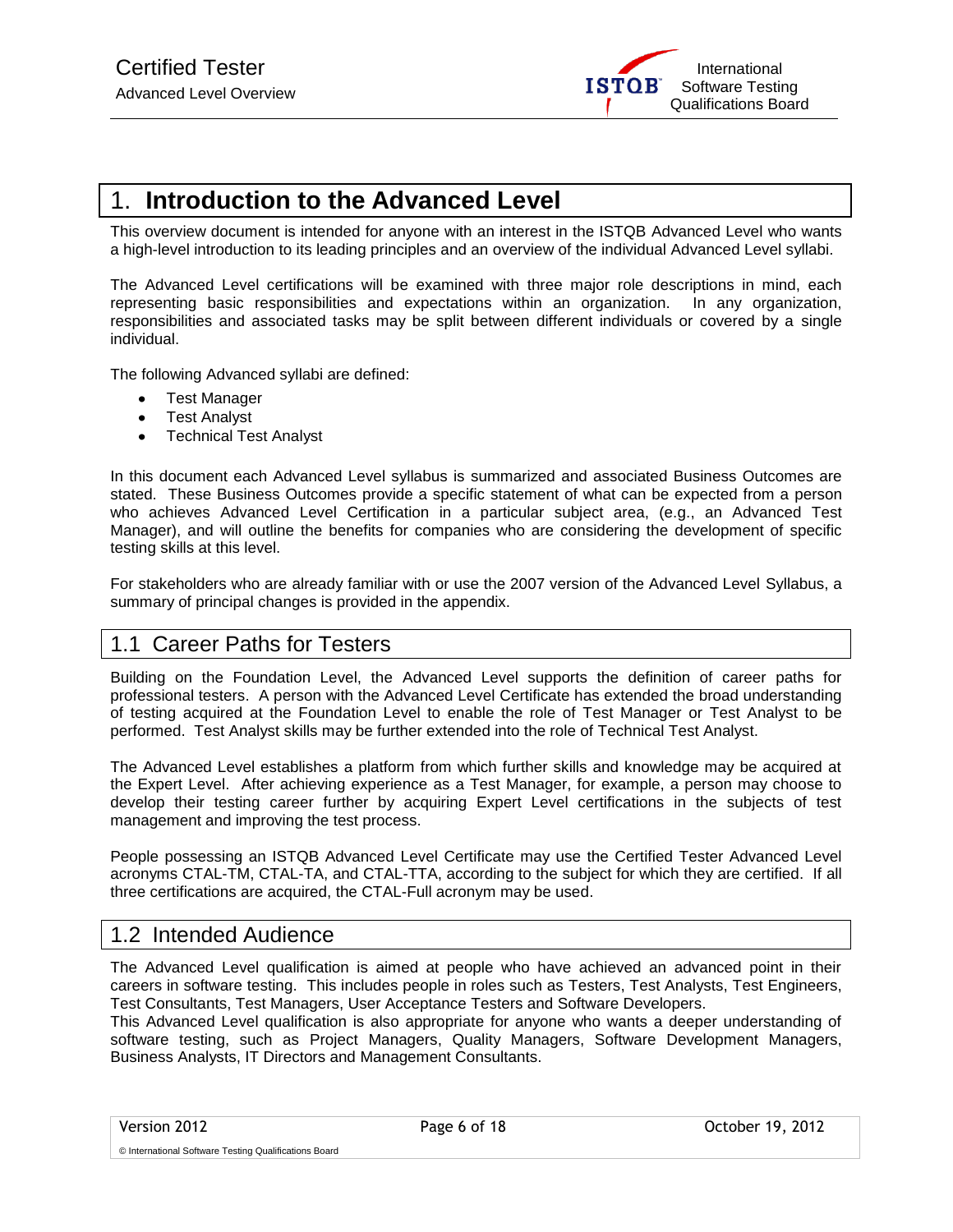

#### <span id="page-6-0"></span>1.3 Learning Objectives

In general the Foundation Level syllabus and all parts of the specific Advanced Level syllabus are examinable at a K1 level, i.e. the candidate will recognize, remember and recall terms and concepts stated in the Foundation and the specific Advanced Level syllabus.

The relevant Learning Objectives at K2, K3 and K4 levels are provided at the beginning of each chapter within each particular Advanced Level Syllabus.

#### <span id="page-6-1"></span>1.4 Entry Requirements

To be able to obtain an Advanced Level certification, candidates must hold the Foundation Certificate and satisfy the board which examines them that they have sufficient practical experience to be considered Advanced Level qualified. Refer to the relevant Exam Board and/or National Board to check the specific criteria used to evaluate practical experience.

#### <span id="page-6-2"></span>1.5 Structure and Course Duration

The Advanced Level consists of three separate syllabi. Each syllabus is self-contained; there are no shared or common elements.

The syllabi must be taught in the following minimum number of days:

| <b>Syllabus</b>               | Days |
|-------------------------------|------|
| <b>Test Manager</b>           |      |
| <b>Test Analyst</b>           |      |
| <b>Technical Test Analyst</b> |      |

The following figure shows the structure of the Advanced Level and its relationship to the Foundation and Expert Levels. Note that at the time of writing the Advanced Level Test Analyst certification has no direct dependency link to an Expert Level certification. This may change in the future as new syllabi are introduced at the Expert Level.

#### <span id="page-6-3"></span>1.6 Handling of Standards

Standards (IEEE, ISO, etc.) are referenced in these syllabi. The purpose of these references is to provide a framework (as in the references to ISO 9126/ISO 25000 regarding quality characteristics) or to provide a source of additional information if desired by the reader. Please note that only the items from these standards that are referenced specifically in the syllabi are eligible for examination. The standards documents themselves are not intended for examination and are included only for reference.

#### <span id="page-6-4"></span>1.7 Keeping It Current

The software industry changes rapidly. To deal with these changes and to provide the stakeholders with access to relevant and current information, the ISTQB working groups have created links on the www.istqb.org web site which refer to supporting documents, changes to standards and new occurrences in the industry. This information is not examinable under these syllabi.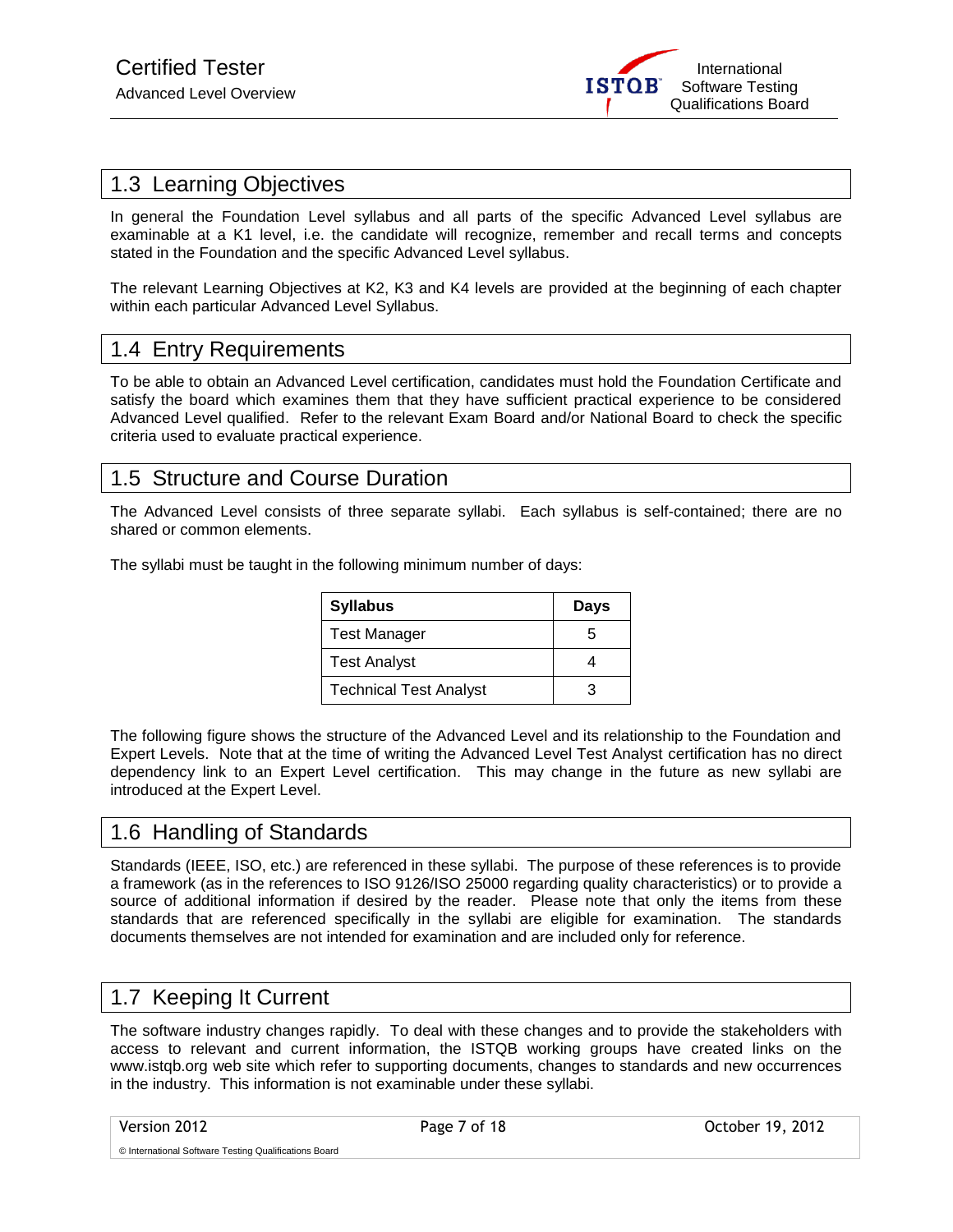

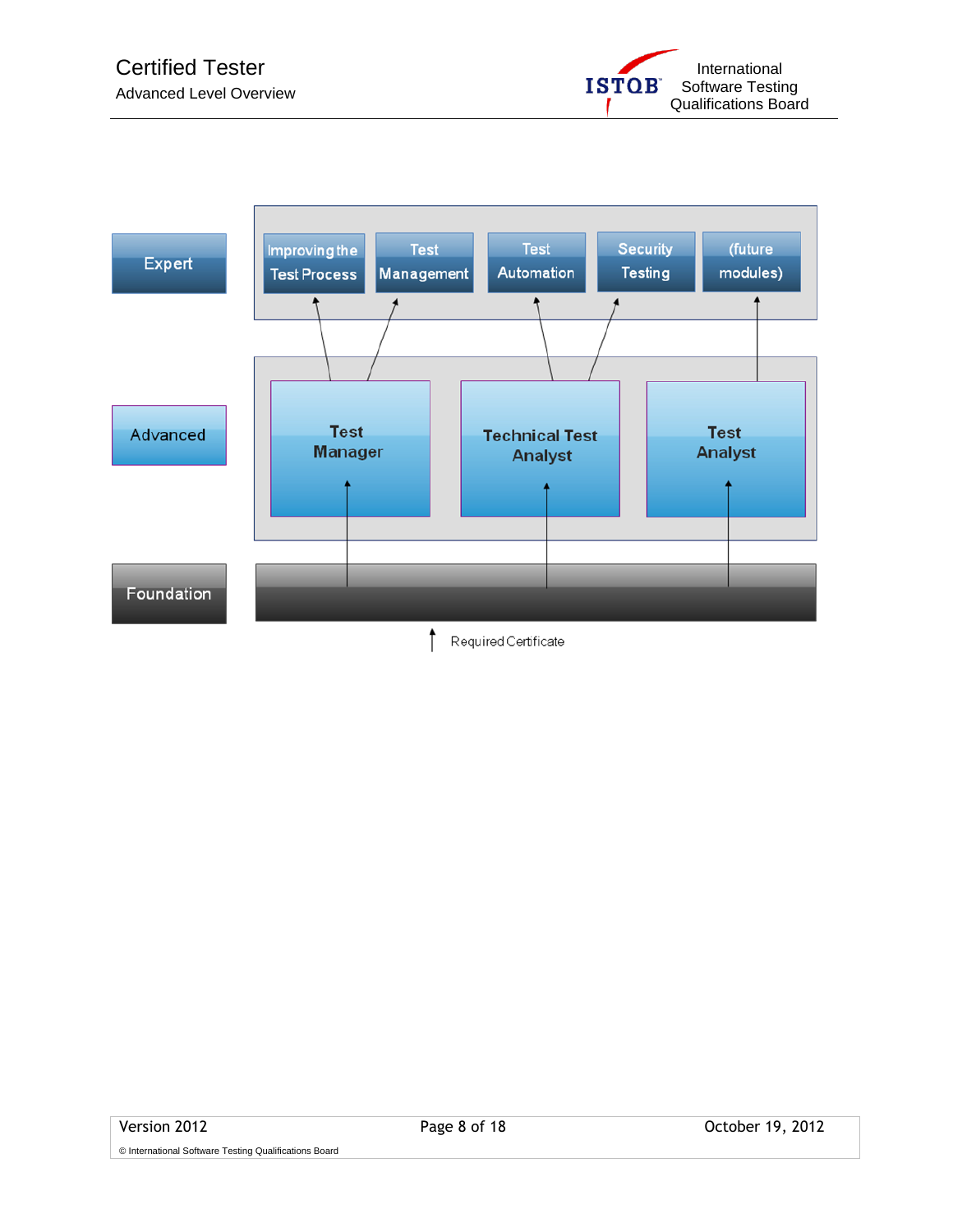

### <span id="page-8-0"></span>2. **Overview of Advanced Level Syllabi**

### <span id="page-8-1"></span>2.1 Advanced Level: Test Manager (TM)

#### <span id="page-8-2"></span>2.1.1 Business Outcomes

This section lists the Business Outcomes expected of a candidate who has achieved the Advanced Test Manager certification.

An Advanced Test Manager can…

- TM1 Manage a testing project by implementing the mission, goals and testing processes established for the testing organization.
- TM2 Organize and lead risk identification and risk analysis sessions and use the results of such sessions for test estimation, planning, monitoring and control.
- TM3 Create and implement test plans consistent with organizational policies and test strategies.
- TM4 Continuously monitor and control the test activities to achieve project objectives.
- TM5 Assess and report relevant and timely test status to project stakeholders.
- TM6 Identify skills and resource gaps in their test team and participate in sourcing adequate resources.
- TM7 Identify and plan necessary skills development within their test team.
- TM8 Propose a business case for test activities which outlines the costs and benefits expected.
- TM9 Ensure proper communication within the test team and with other project stakeholders.
- TM10 Participate in and lead test process improvement initiatives.

In general, an Advanced Test Manager is expected to have acquired the necessary skills to enable further development at the Expert Level in the areas of test management and improving the test process.

#### <span id="page-8-3"></span>2.1.2 Content

Chapter 1: Testing Process

The Test Manager's main activities are covered for each step in the fundamental test process. Emphasis is placed on the tasks of Test Planning, Monitoring and Control. In addition, the Test Manager learns how to implement a project retrospective in order to validate processes and discover areas to improve.

Chapter 2: Test Management

- This is the core chapter of the syllabus and accounts for over two days of training out of the five days course.
- The Test Manager should understand how to define test management tasks according to the context of a project. This involves taking all stakeholder needs into account and adjusting test activities to the software lifecycle model.
- Risk-based testing (RBT) for test prioritization and effort allocation is covered in detail. Emphasis is placed on the Test Manager's tasks in identifying, analyzing and assessing risks for the product and the project. The Test Manager learns specific techniques and understands how to take stakeholder views into account when assessing risk levels and when defining the set of test activities needed to mitigate the risks. By performing appropriate risk control activities, the Test Manager learns how to determine residual risks and can report them to project stakeholders such that informed release decisions can be made.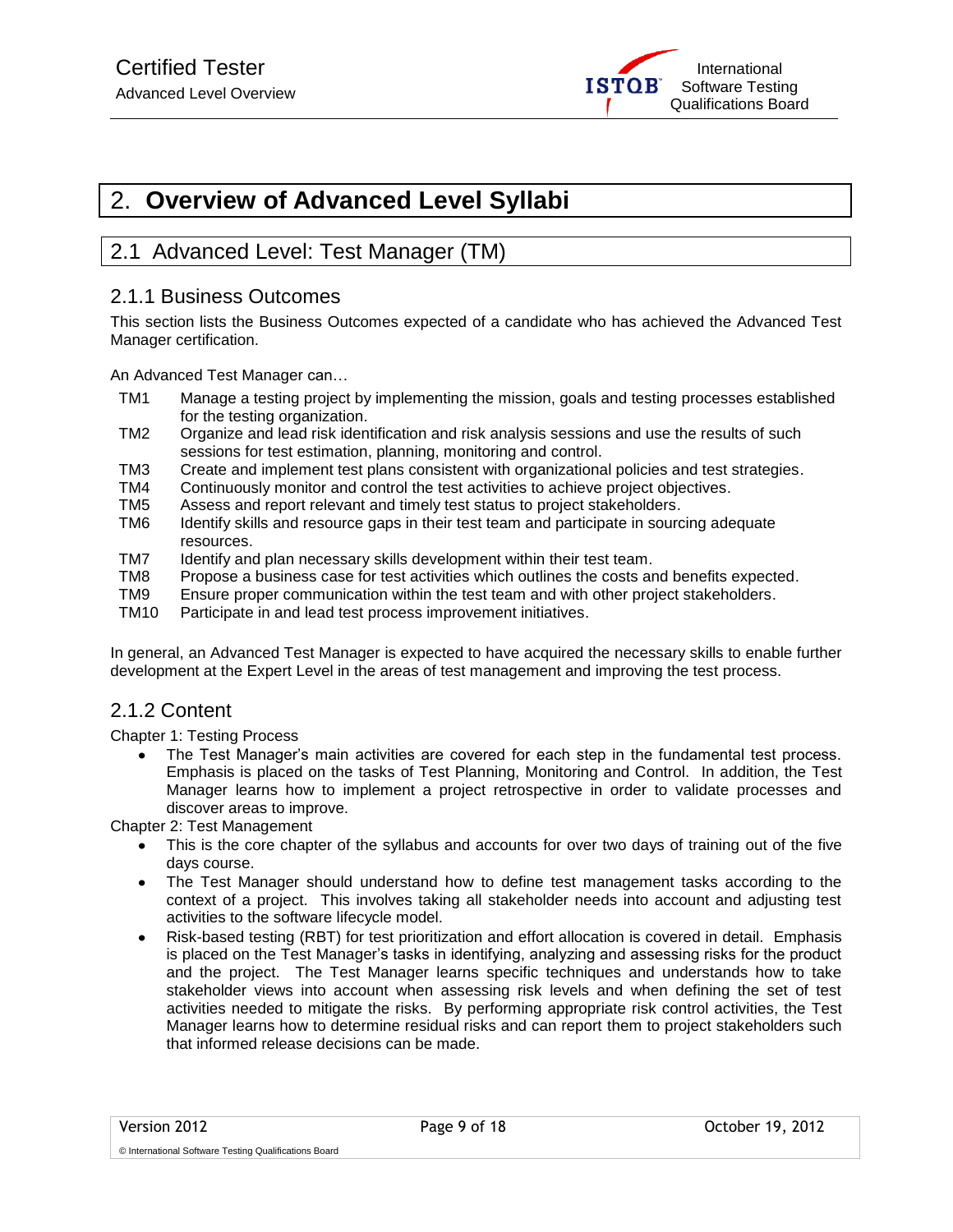- The Test Manager needs to know how to evaluate different types of test documentation and tailor them to meet project and organization needs. This includes an understanding of relevant standards.
- Estimation of testing effort using specific metrics and based on experience is covered. Techniques required for estimating are covered and the Test Manager should learn how to use available data to communicate the value of testing.
- Test Managers should have an understanding for distributed, outsourced and insourced forms of test organizations.

Chapter 3: Reviews

- The activities of the Test Manager focus on defining an appropriate review plan and setting up the review to achieve the best results. The Test Manager should learn how to use metrics to optimize the review results and to show return on investment.
- The Test Manager should understand how to lead a review team through a formal review.

Chapter 4: Defect Management

- The Test Manager should know how to set up a defect lifecycle tailored for the adopted software lifecycle.
- The Test Manager should understand the skills to acquire in analyzing defect reports with the objective of evaluating the capability of the testing and software development processes.

Chapter 5: Improving the Test Process

- The Test Manager should be aware of the generic steps for conducting a standard test process improvement initiative and how to create a test improvement plan based on these steps.
- Information is provided on the test process improvement models TMMi, TPI Next, CTP and STEP. Chapter 6: Test Tools and Automation

- The Test Manager should be able to plan and implement the selection of different types of tools (including open-source and custom-built tools) such that risks, costs, benefits and opportunities are adequately considered.
- An understanding of using tools for metric collection and evaluation is acquired.

Chapter 7: People Skills - Team Composition

- The Test Manager should understand how to assess the availability of soft skills along with the technical, business domain and testing skills required for a testing team, and can define a growth plan for skill development.
- The Test Manager should understand the relevant team motivation and communication skills required.

### <span id="page-9-0"></span>2.2 Advanced Level: Test Analyst (TA)

#### <span id="page-9-1"></span>2.2.1 Business Outcomes

This section lists the Business Outcomes expected of a candidate who has achieved the Advanced Test Analyst certification.

An Advanced Test Analyst can…

- TA1 Perform the appropriate testing activities based on the software development lifecycle being used.
- TA2 Determine the proper prioritization of the testing activities based on the information provided by the risk analysis.
- TA3 Select and apply appropriate testing techniques to ensure that tests provide an adequate level of confidence, based on defined coverage criteria.
- TA4 Provide the appropriate level of documentation relevant to the testing activities.
- TA5 Determine the appropriate types of functional testing to be performed.
- TA6 Assume responsibility for the usability testing for a given project.
- TA7 Effectively participate in formal and informal reviews with stakeholders, applying knowledge of typical mistakes made in work products.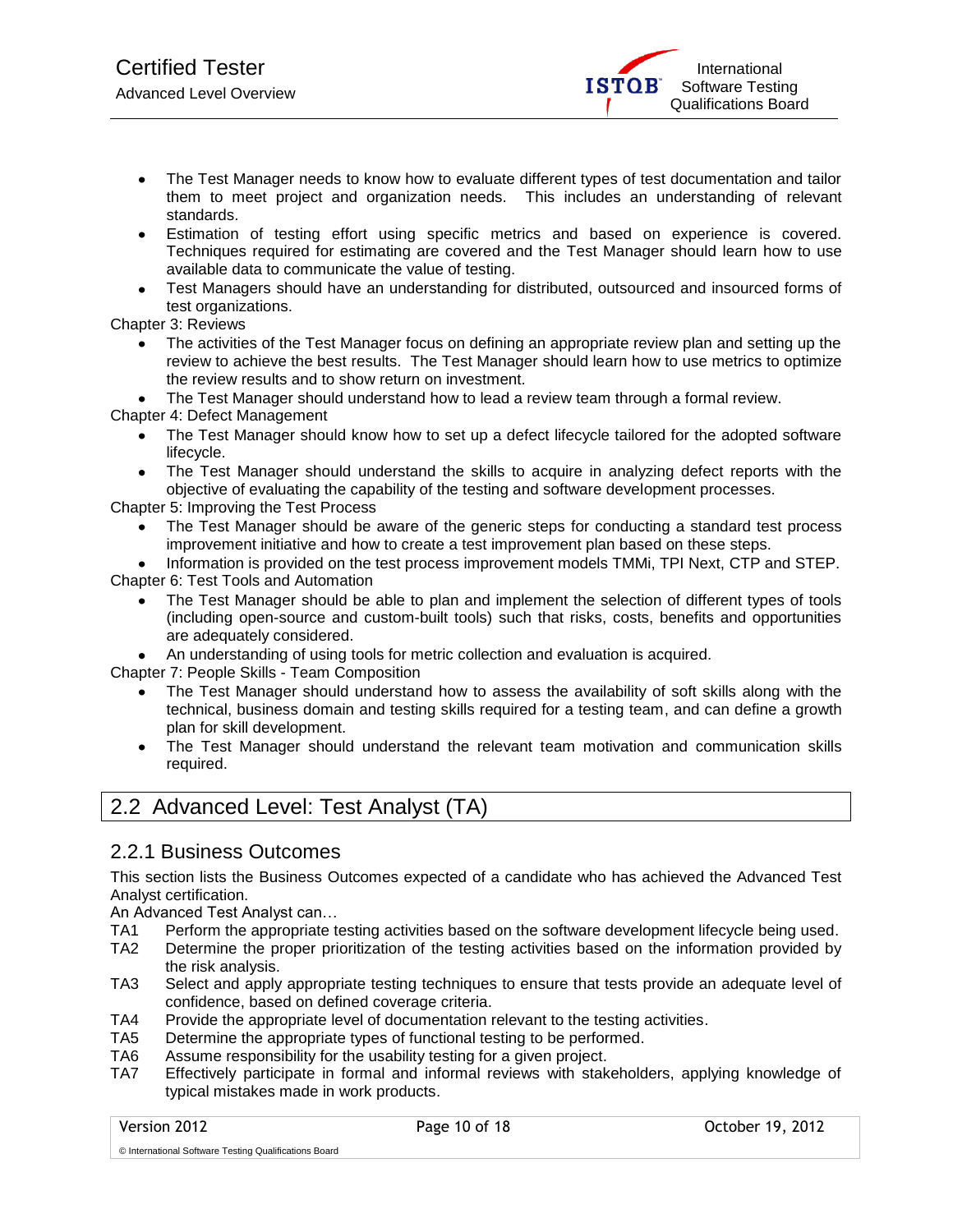

- TA8 Design and implement a defect classification scheme.
- TA9 Apply tools to support an efficient testing process.

#### <span id="page-10-0"></span>2.2.2 Content

Chapter 1: Testing Process

- A Test Analyst should understand the importance of involvement throughout the test process, with particular focus on the role and contribution of the Test Analyst, and how those align with the roles of the Test Manager and Technical Test Analyst.
- The Test Analyst's tasks of test analysis and design are described. This includes determining the appropriate uses for concrete and logical test cases as well as defining the pre-conditions and criteria used for starting test execution and determining the status of test completion criteria. The impact of different lifecycle models is a central aspect to these tasks.

Chapter 2: Test Management: Responsibilities for the Test Analyst

- A Test Analyst should understand the purpose and expected contribution toward the project metrics.
- A Test Analyst should understand how to prioritize on the basis of risks and can schedule business domain-based tests appropriately. This includes understanding the risk assessment impact on test case selection, test coverage and test data tasks.

Chapter 3: Test Techniques

- Testing techniques belong to the core competencies of the Test Analyst. Specification-based and defect- and experience-based techniques are covered.
- The specification-based techniques introduced at the Foundation level are developed further. These include equivalence partitioning, boundary value analysis, decision tables, state transition testing and use case testing.
- Additional specification-based techniques introduced include classification tree testing, use of  $\bullet$ orthogonal arrays, pairwise testing, domain analysis and user stories.
- Defect-based techniques, exploratory testing and the use of defect taxonomies are additional techniques covered in the area of defect- and experience-based techniques.
- A Test Analyst should understand how to select the best technique for a given testing situation as well as how to effectively mix techniques to achieve the best testing result.

Chapter 4: Testing Software Quality Characteristics

- The specific software quality characteristics that apply to the Test Analyst are covered in this section. These include the functional areas of accuracy, suitability and interoperability as well as the non-functional areas of usability and accessibility.
- A Test Analyst should understand how to approach these areas and the testing techniques that can be applied.

Chapter 5: Reviews

- The activities of the Test Analyst focus on using checklists to identify defects in use cases and in requirements specifications from a tester's perspective. In addition, the Test Analyst learns how to present problems found in a review meeting.
- Several sample checklists are supplied to help guide review sessions for various work products.

Chapter 6: Defect Management

© International Software Testing Qualifications Board

- Test Analysts should understand how to define defect classification values to be used in a defect management system and how to apply this classification to defects found.
- A discussion of the importance of capturing, refining and using root cause information for process improvement is included in this section. Test Analyst should know how to perform preliminary root cause analysis to help provide good classification information for each reported defect.

Chapter 7: Test Tools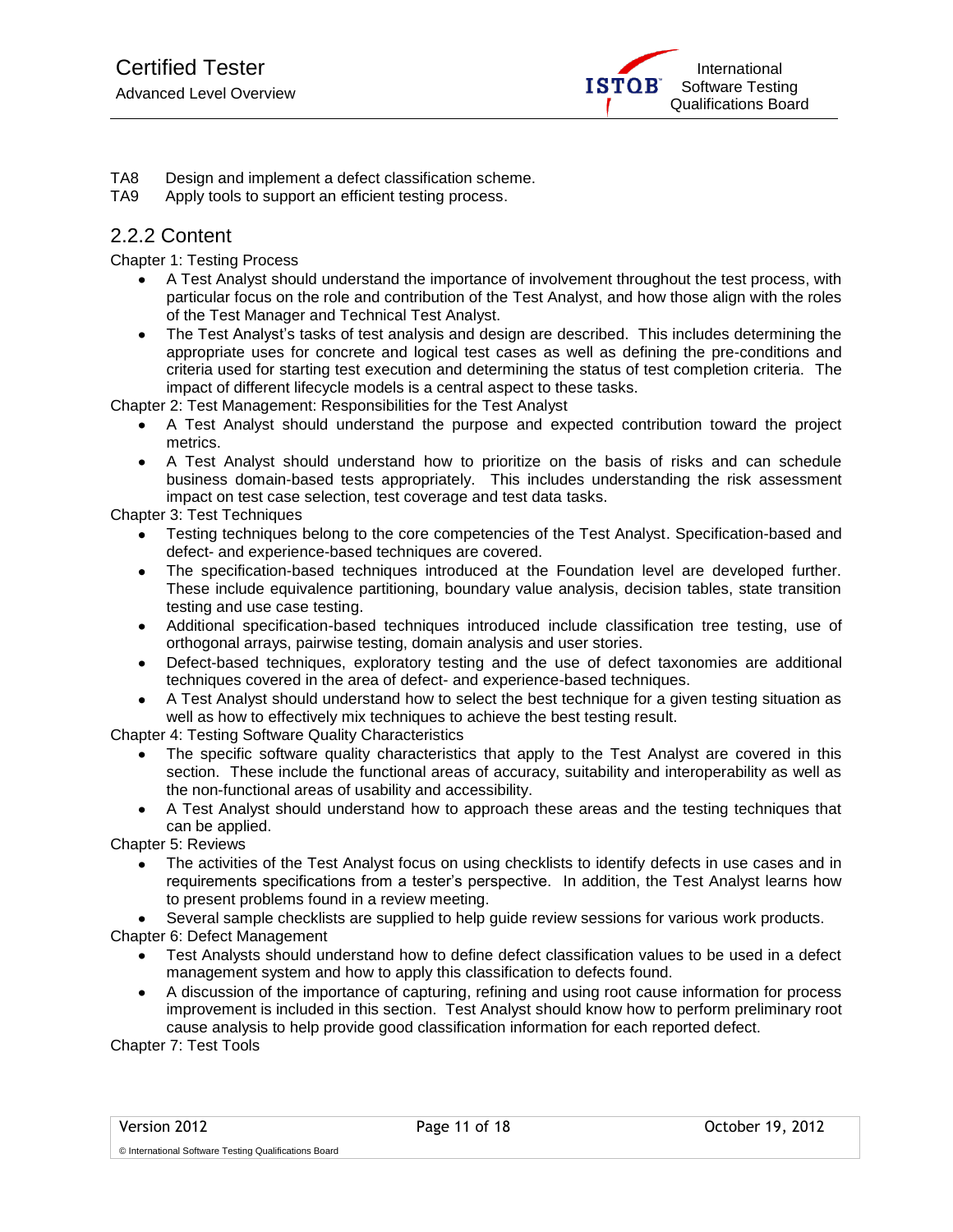This short chapter focuses on the tools and automation issues which are relevant to the Test Analyst. This includes building awareness of business process modeling tools and knowledge of the interactions between the tools typically used by a Test Analyst.

### <span id="page-11-0"></span>2.3 Advanced Level: Technical Test Analyst (TTA)

#### <span id="page-11-1"></span>2.3.1 Business Outcomes

This section lists the Business Outcomes expected of a candidate who has achieved the Advanced Technical Test Analyst certification.

An Advanced Technical Test Analyst can…

- TTA1 Recognize and classify the typical risks associated with the performance, security, reliability, portability and maintainability of software systems.
- TTA2 Create test plans which detail the planning, design and execution of tests for mitigating performance, security, reliability, portability and maintainability risks.
- TTA3 Select and apply appropriate structural design techniques to ensure that tests provide an adequate level of confidence, based on code coverage and design coverage.
- TTA4 Effectively participate in technical reviews with developers and software architects applying knowledge of typical mistakes made in code and architecture.
- TTA5 Recognize risks in code and software architecture and create test plan elements to mitigate those risks through dynamic analysis.
- TTA6 Propose improvements to the security, maintainability and testability of code by applying static analysis.
- TTA7 Outline the costs and benefits to be expected from introducing particular types of test automation.
- TTA8 Select appropriate tools to automate technical testing tasks.
- TTA9 Understand the technical issues and concepts in applying test automation.

#### <span id="page-11-2"></span>2.3.2 Content

Chapter 1: The Technical Test Analyst's Tasks in Risk-Based Testing

A Technical Test Analyst should understand how to identify, assess and mitigate technical risks. Chapter 2: Structure-Based Testing

- Structural testing techniques belong to the core competencies of the Technical Test Analyst.
- This section builds on the Foundation techniques of statement and decision coverage.
- The structure-based techniques covered are condition testing, decision/condition testing, modified condition/decision coverage (MC/DC), multiple condition testing, basis path testing and API coverage.
- In general, Technical Test Analysts should understand how to choose appropriate structural test  $\bullet$ technique(s).

Chapter 3: Analytical Techniques

Technical Test Analysts should understand how to apply static analysis to detect potential security, maintainability and testability defects in code.

The planning of dynamic analysis to mitigate risks in code and software architecture is covered.

Chapter 4: Quality Characteristics for Technical Testing

- A Technical Test Analyst should understand how to design high-level test cases for security, performance and reliability quality attributes and to support the Test Manager in creating test strategies to mitigate the identified risks.
- A Technical Test Analyst should understand how to include coverage of maintainability, portability and resource utilization quality attributes in a testing strategy.

Chapter 5: Reviews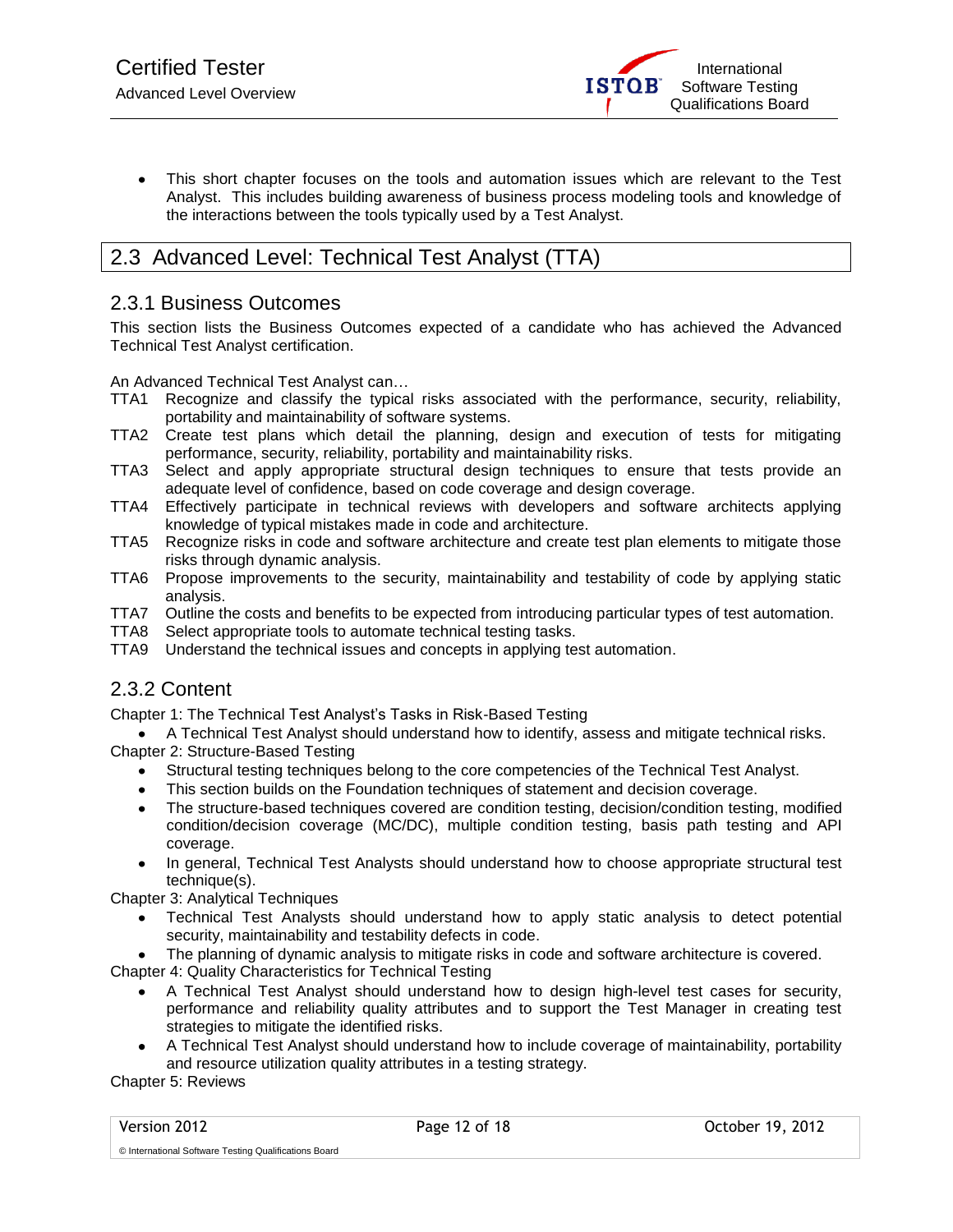The activities of the Technical Test Analyst focus on using checklists to identify defects in code  $\bullet$ and architecture.

Chapter 6 Test Tools and Automation

- This major chapter focuses on the tools and automation issues which are relevant to Technical  $\bullet$ Test Analysts.
- Several tools are covered, including those used for web-based testing, for supporting modelbased testing, for fault seeding and fault injection, for unit testing and the build process and for performance testing.
- A Technical Test Analyst should be able to recognize common technical issues that cause high  $\bullet$ failure rates in automation projects and to appreciate different automation techniques.
- Specific issues resulting from the use of open-source and custom-built tools are covered. $\bullet$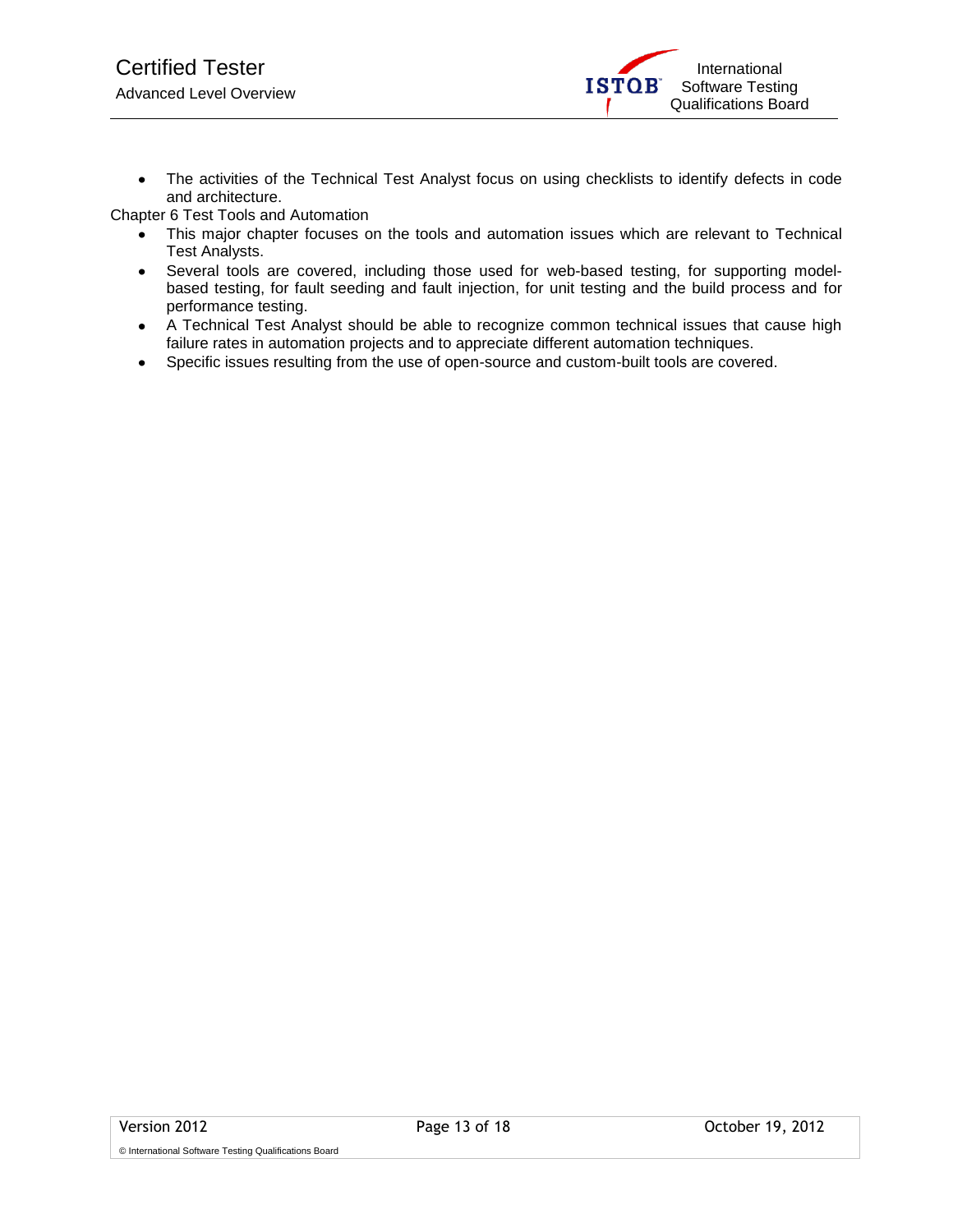

### <span id="page-13-0"></span>3. **Appendix: Main Changes in the 2012 Syllabi**

#### **Introduction**

In this 2012 version of the Advanced Level syllabi, feedback was considered from stakeholders in the market such as training providers and attendees.

#### **Improved Scoping**

A principal objective of the new Advanced Level Syllabi is to ensure that there is no overlap between any current ISTQB syllabi.

The Advanced Syllabi add to the Foundation Level and fit neatly with the topics managed at the Expert Level (Test Management, Improving the Test Process, Test Automation, etc.).

In addition, the consistency and clear scoping between the three Advanced Level syllabi has been substantially improved.

#### **Clearer Organization of the Syllabus**

The 2012 Advanced Level Syllabi have been created as three stand-alone syllabi with a single overview document (this document).



This structure makes it clearer for everyone (students, training providers and exam creation teams) to understand what is expected and what is to be covered. This is also consistent with the structure of the Expert Level. The individual Advanced syllabi may evolve separately if needed.

#### **Reduced Duration of TA and TTA Syllabi**

Stakeholder feedback has been carefully considered in setting the minimum course duration. As a result of careful scoping and a policy of "no overlaps", the duration of the Test Analyst syllabus has been reduced from five to four days and the duration of the Technical Test Analyst has been reduced from five to three days.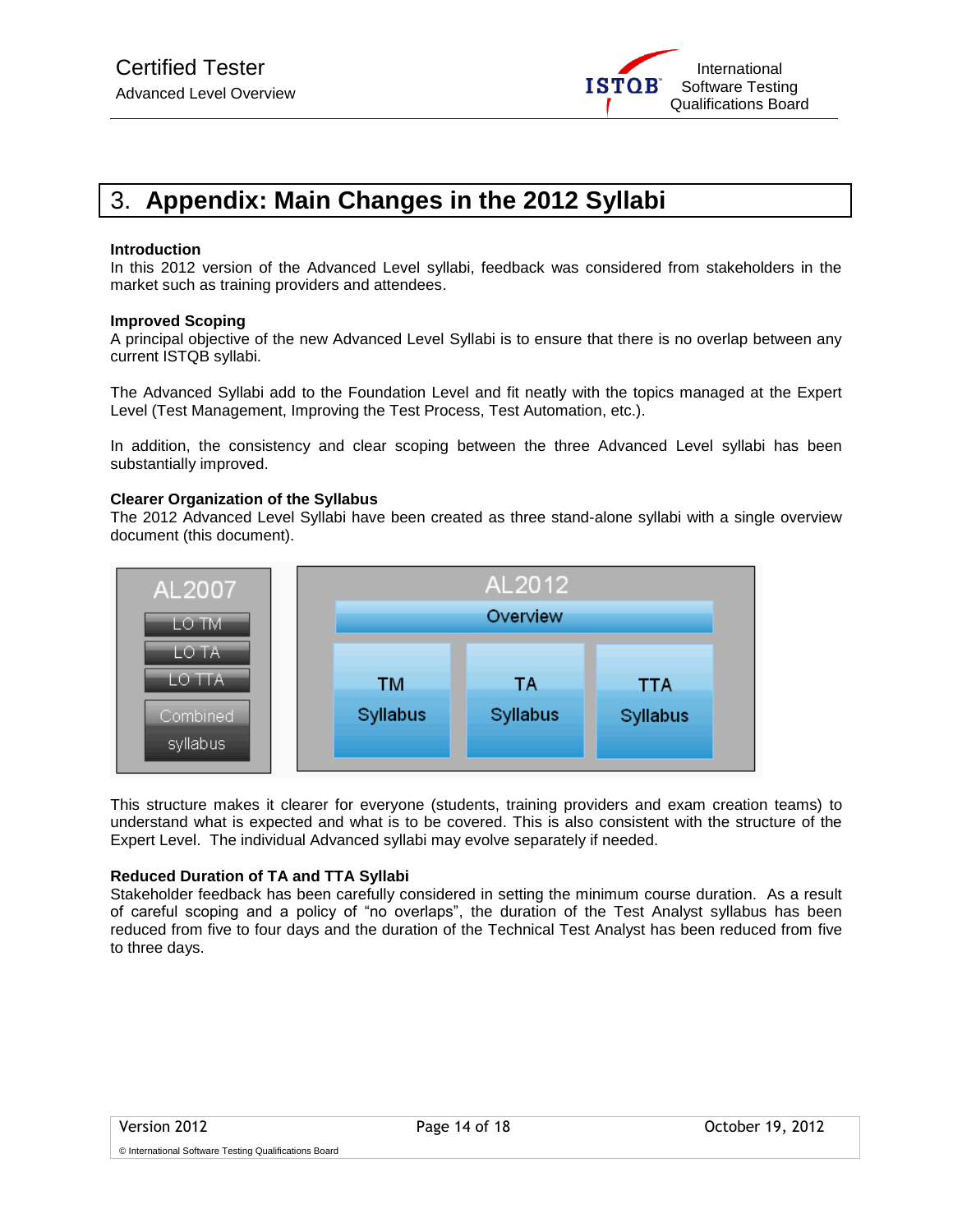



#### **Business Outcomes Now Form the Basis for the Advanced syllabi**

Each Business Outcome provides a statement of what can be expected from a person who achieves the Advanced Level in the particular subject area, (e.g. an Advanced Test Manager). The BOs are listed in this document.

Business Outcomes are specifically directed to the business needs of industry and will particularly benefit businesses who are considering investing in developing the skills of their staff at the Advanced level.

The Learning Objectives of each Advanced Syllabus implement (and are traceable to) the Business Outcomes.

#### **Improved Learning Objectives**

Learning Objectives have been improved by removing potential misinterpretations and by splitting certain "compound" learning objectives into individual parts.

Learning Objectives are now uniquely numbered and placed at the start of each syllabus chapter, in line with Foundation and Expert Level syllabi.

The following example demonstrates these improvements:

2007 syllabus:

(K3) Use the algorithms "Control flow analysis", "Data flow analysis" to verify if code has not any control or data flow anomaly

2012 syllabus (TTA):

TTA-3.2.1 (K3) Use control flow analysis to detect if code has any control flow anomalies TTA-3.2.2 (K3) Use data flow analysis to detect if code has any data flow anomalies

#### **Changes to the Test Management Syllabus**

The principal subjects covered remain the same. However, the content has been improved.

Redundancies with FL have been removed (e.g. reviews).

The Expert Level syllabi "Test Management" and "Improving the Test Process" are now available. Scoping and alignment with these syllabi has taken place.

The defect management chapter is no longer based on IEEE-1044 and focuses more on setting up a defect management lifecycle and using defect data for process improvement.

#### **Changes to the Test Analyst Syllabus**

The major concentration of this syllabus remains on the testing techniques and test process.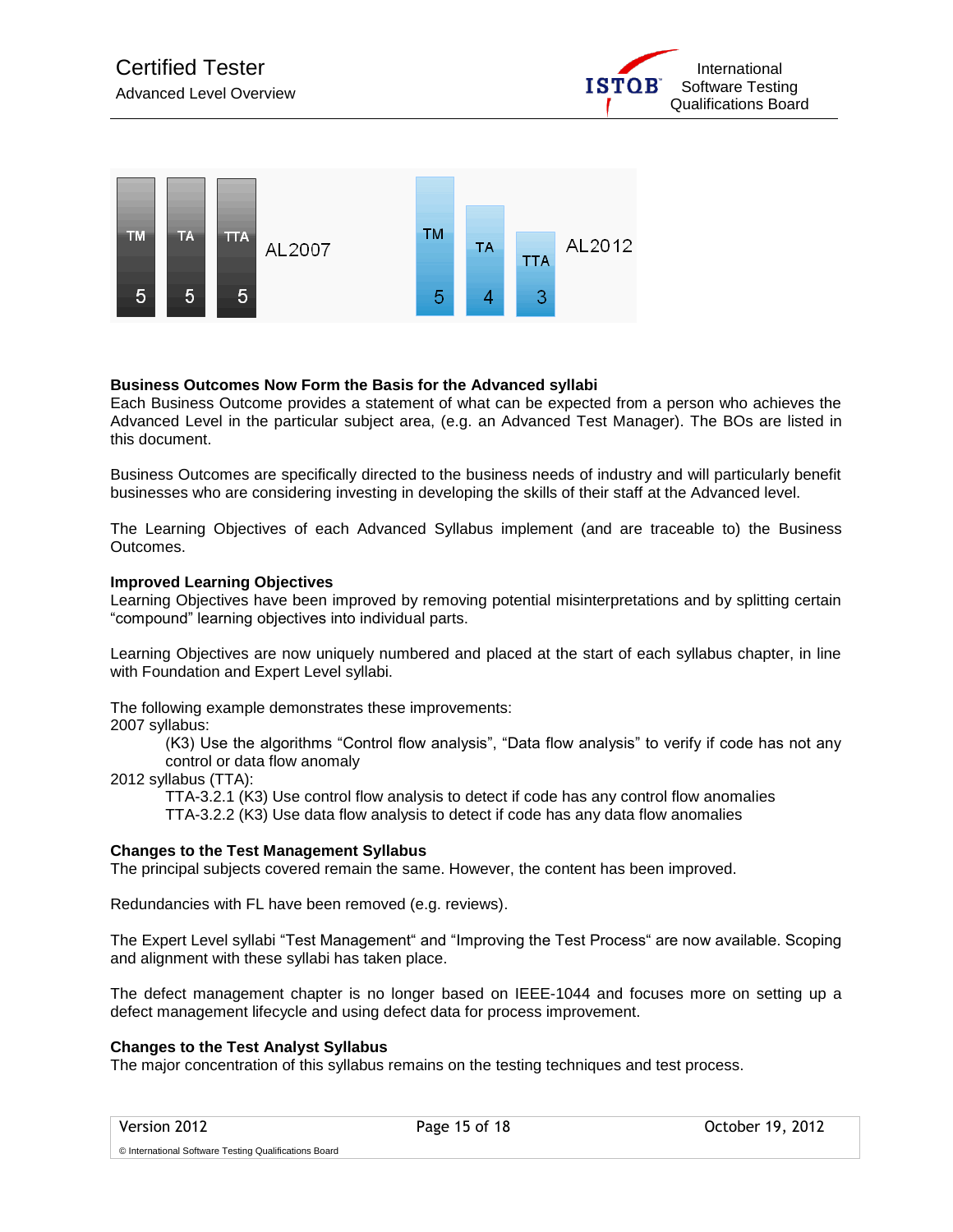

Domain analysis and user stories are new to the specification-based techniques section.

Content has been significantly revised to align the scope with Foundation, other Advanced Level syllabi and Expert Level Test Automation.

The Test Management and Tools chapters are relatively short and cover only the specific issues relating to the Test Analyst.

The defect management chapter is no longer based on IEEE-1044 and focuses more on defect categorization and performing initial root cause analysis of defects.

#### **Changes to the Technical Test Analyst Syllabus**

A significant refocus on the technical aspects of testing has been completed. As a result it is now expected that candidates must be able to read and understand pseudo-code.

The basic aspects of testing and the testing process are now covered in other syllabi.

The test management chapter is relatively short and covers only the specific issues relating to the Technical Test Analyst.

Testing techniques remains a significant part of the syllabus and accounts for approximately one third of the training time. Six techniques are covered, including basis path testing and API coverage. The LCSAJ technique has been removed from the syllabus.

Content has been significantly reduced due to scoping with the other syllabi (in particular Test Analyst).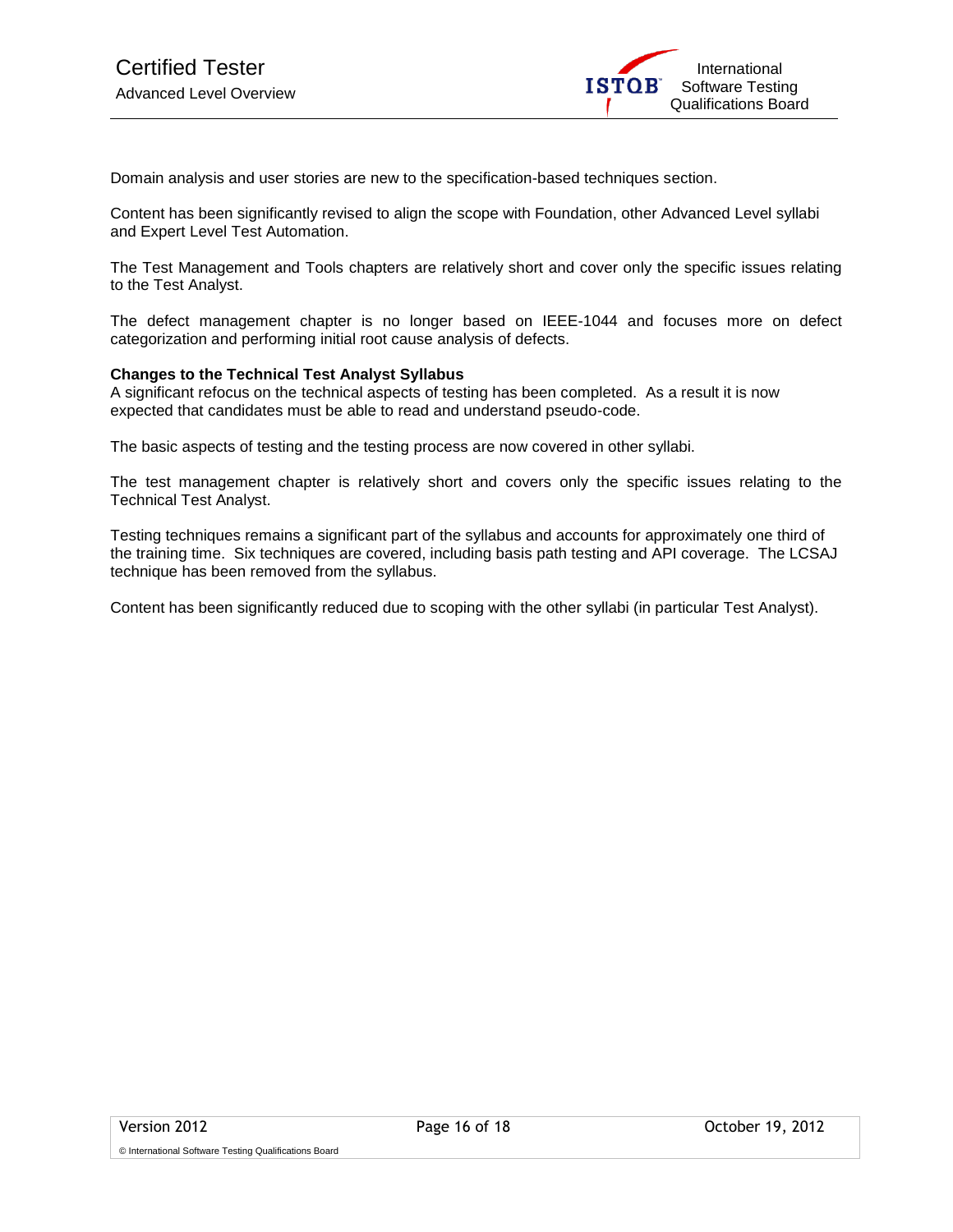

 $\overline{\phantom{a}}$ 

<span id="page-16-0"></span>

| 4. Abbreviations    |                                                     |  |  |
|---------------------|-----------------------------------------------------|--|--|
| <b>Abbreviation</b> | <b>Meaning</b>                                      |  |  |
| <b>BO</b>           | <b>Business Outcome</b>                             |  |  |
| <b>ISTQB</b>        | International Software Testing Qualifications Board |  |  |
| LO                  | Learning Objective                                  |  |  |
| <b>TA</b>           | <b>Test Analyst</b>                                 |  |  |
| <b>TM</b>           | <b>Test Manager</b>                                 |  |  |
| TTA                 | <b>Technical Test Analyst</b>                       |  |  |
|                     |                                                     |  |  |